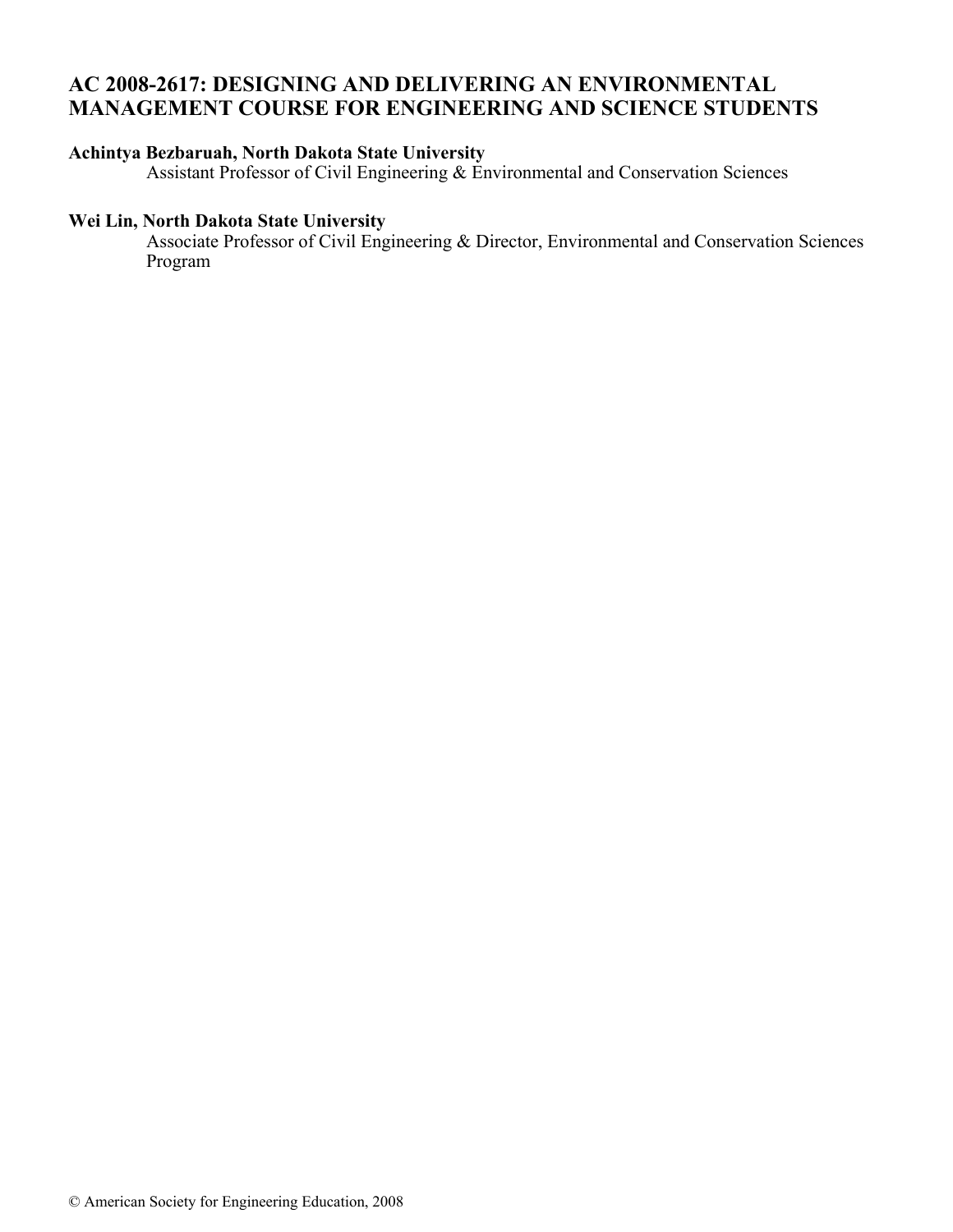# **Designing and Delivering an Environmental Management Course for Engineering and Sciences Students**

#### **Abstract**

Environmental education for engineers and scientists is becoming increasingly important and popular throughout the world. There is a need to develop courses which introduce students to interdisciplinary environmental management principles and tools, and expose them to various real world problems. To promote interdisciplinary environmental education and research, North Dakota State University (NDSU) has introduced a graduate program in Environmental and Conservation Sciences (ECS) in 2003. As part of this interdisciplinary program, a course in environmental management for ECS and civil engineering students was introduced. The course was designed as a graduate level course and was made available to civil engineering undergraduates as a technical elective. The challenge was to address a widely diverse student group with different academic backgrounds. The course has been taught twice since its introduction in 2006. The course is intended to give students an understanding of current environmental issues and tools for environmental management. The issues are examined from the worldwide perspectives of science, engineering, business and society. At the end of the course students are expected to have a comprehensive knowledge of integrated environmental management with a global perspective. It is designed to help them in environmental decisionmaking from a socio-economic-environmental standpoint. Case studies are undertaken to bring clarity to the concepts introduced.

There is no recommended text book for this course, and publications from various nonprofit and governmental organizations including the United States Environmental Protection Agency (US EPA) are used. Various models used for environmental analysis and decision making are introduced. The instructor's knowledge gap is filled by inviting guest speakers to cover various topics. Students extensively use the Blackboard, a software system designed to facilitate the management of and access to educational information delivered via the Internet, for group discussion and course materials transfer. A discussion forum is kept open on the course Blackboard allowing students post course assessments anonymously as the course progresses. Student inputs are used to decide on the nature of assignments and projects. Two projects are taken up during the semester and the learning process centers around these projects. Typically students work on an environmental management (EM) project and a life-cycle assessment (LCA) project. Inductive teaching techniques have been used with a 'revise your course as you go' policy. The apparent disadvantage of an academically diverse student population has been used as an advantage through the introduction of inductive project based teaching. The students in the course are from different countries and that helps them to have real global perspectives on various issues through class interactions. The culturally diverse student population and their efforts to relate the course to the global context make the class discussion lively and educative.

#### **Introduction**

Environmental education for engineers and scientists is becoming increasingly important and popular throughout the world<sup>1</sup>. There is a need to develop courses which introduce students to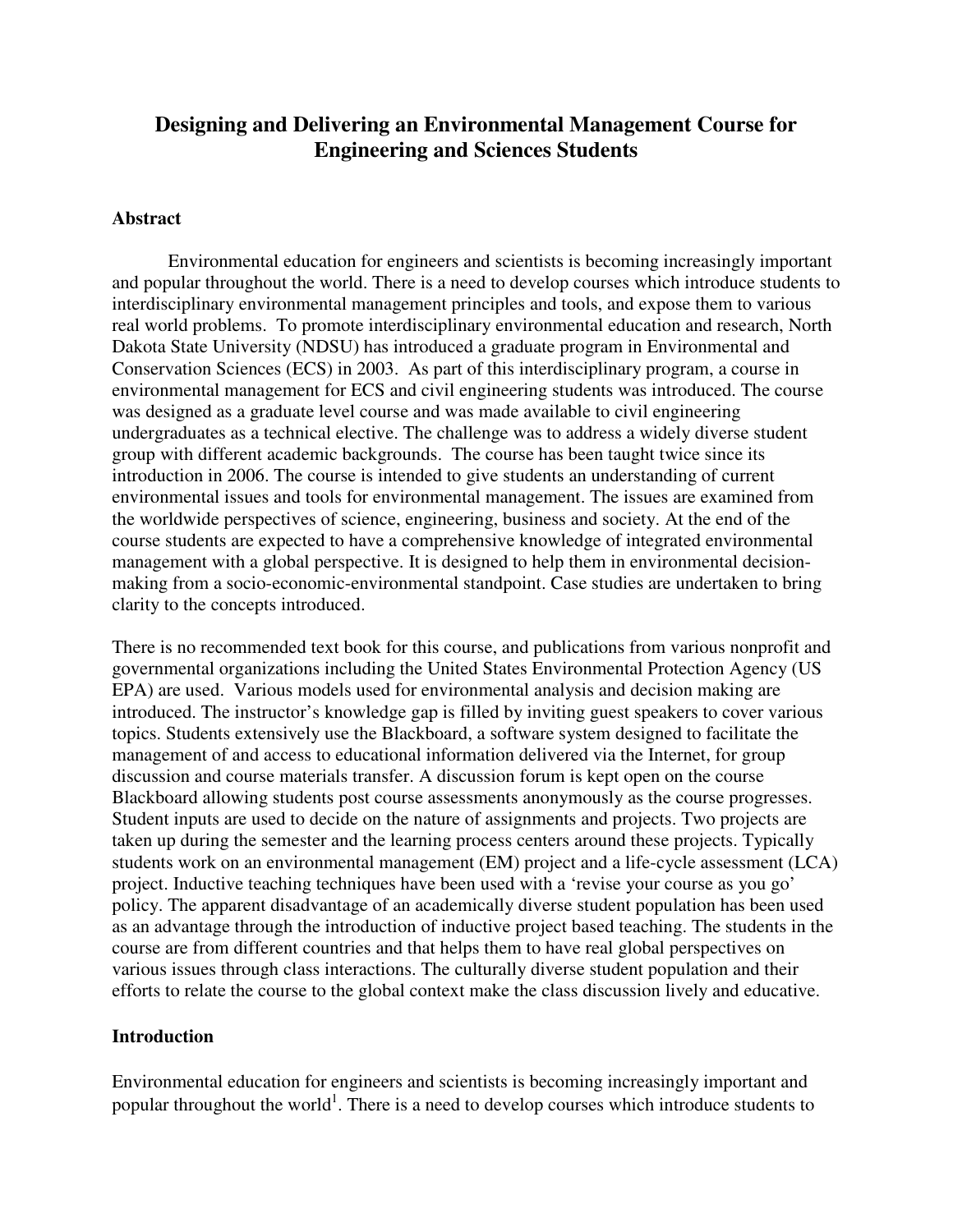interdisciplinary environmental management principles and tools, and expose them to various real world problems. To promote interdisciplinary environmental education and research, North Dakota State University (NDSU) has introduced a program in Environmental and Conservation Sciences (ECS) in 2003. The new program is built on established research strengths across four colleges in the university and is expected to provide the collaborative framework to integrate research and education across disciplines to resolve complex resource issues<sup>2</sup>. The ECS program has successfully enrolled students for the last four years in Environmental Sciences and Conservation Biology tracks. The philosophy of the ECS courses is to emphasize and develop the common ground shared by all sciences such environmental problems can be addressed with a multi-disciplinary approach. The Environmental Science track deals with the abiotic environmental issues such as water, air, and land pollution, while the Conservation Biology track focuses issues like preservation of biodiversity and ecosystem function. The colleges of Agriculture; Arts, Humanities and Social Sciences; Engineering and Architecture; and Science and Mathematics participate in the ECS program making it a real interdisciplinary program. Civil Engineering Department faculty members are actively engaged in the ECS program. As part of this interdisciplinary collaboration, a course in environmental management catering to ECS and civil engineering students was introduced. The course was designed as a graduate level course and was made available to civil engineering undergraduates as a technical elective. The challenge was to address a widely diverse student group with different academic backgrounds. The course has been taught by the first author (course instructor) twice since its introduction in 2006. This paper outlines the development process and delivery of the course to NDSU students.

#### **Overview of the Course**

The course, ECS 740 Environmental Management, is intended to give students an understanding of current environmental issues and tools for environmental management. The issues are examined from the worldwide perspectives of science, engineering, business and society. At the end of the course students are expected to have a comprehensive knowledge of integrated environmental management with a global perspective. It is designed to help them in environmental decision-making from a socio-economic-environmental standpoint. The conceptual framework used to develop the course content is shown in Figure 1. The course content developed and offered in Fall of 2006 is presented in Table 1. The course objectives and grading policy are presented in Table 2.

The course had to be designed to cater to students with backgrounds in humanities, science and engineering and, hence, deviated a lot from a 'conventional' environmental management course offered in engineering discipline. Deviation from the convention brought in issue of text book into focus. Most of the available environmental management text books are written for students with engineering background. After scanning a number of textbooks it was realized that it would be an injustice to recommend a single textbook for this course. It has been decided to provide a series of reference books<sup>3-9</sup> instead. To make the course more relevant and time appropriate journal papers are extensively used as study materials. Manuals and reports available with US EPA and some websites are used as reference for specific topics. For example, for life-cycle assessment (LCA) a US EPA publication<sup>10</sup> is used. For integrated environmental management, best management practices, and risk assessment the US EPA resources<sup>11-13</sup> are used. Web-based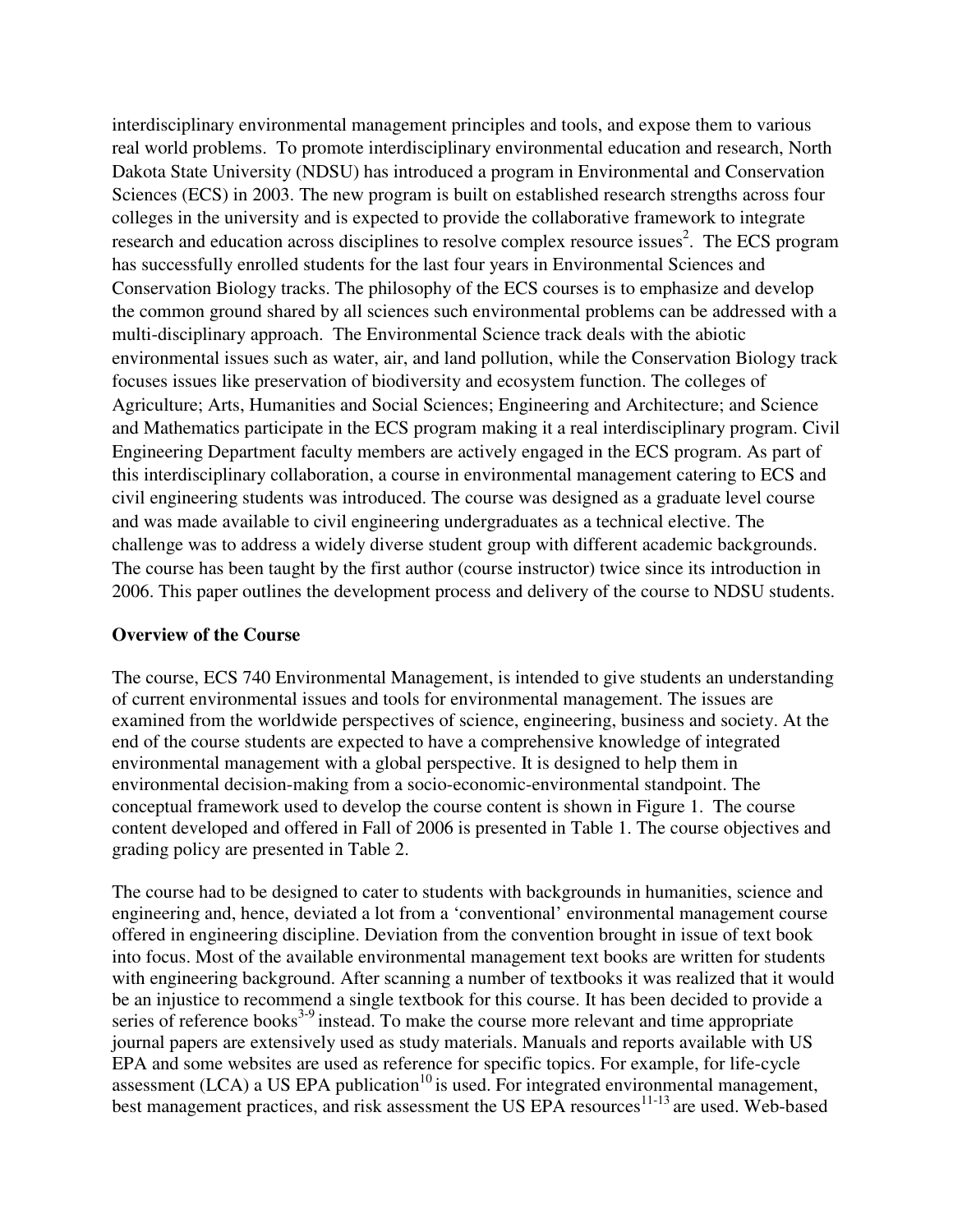

**Figure 1.** Framework for Course Content in ECS 740: Environmental Management

#### **Table 1.** Environmental Management Course Content for Fall 2006

- Lecture 1: Introduction and overview; world and regional environmental issues (population and poverty; world economic order and the environment)
- Lecture 2: Environmental degradation (biodiversity and ecological destruction; global warming; natural resources depletion and contamination)
- Lecture 3: National and international perspectives of environmental management
- Lecture 4: Evolution of environmental policies, regulations, and management
- Lecture 5: Role of regulatory agencies and non-profits in environmental management (USEPA; state agencies; United Nations; World Bank; NGOs)
- Lectures 6-7: ISO 14000; Life-Cycle Assessment (LCA)
- Lectures 8-10: Integrated environmental management (socio-economic and environmental perspective; case studies) Lecture 11: Class Test 1
- Lectures 12-14: Prevention and control of environmental degradation (Scientific principles and techniques; case studies)
- Lectures 15-16: Best Management Practices (BMP) (Principles; case studies; manifestations of BMPs to the environment)
- Lectures 17-18: Environmental modeling (Purpose of models; types of models; use of GIS and remote sensing in models; models as decision making tool; model demonstration)
- Lectures 19-20: Environmental assessment (General framework; ecological risk assessment)

Lecture 21: Class Test 2

- Lecture 22: Environmental feasibility study (General framework; case studies)
- Lectures 23-24: Environmental decision making (Frameworks under which decisions are made; models and processes for decision making; decision communication)
- Lectures 25-27: Collection, analysis, and management of environmental data
- Lecture 28: Transfer of research findings/technology to the field
- Lectures 29-30: Student Presentations

Lecture 31: Final Examination (2-3 hours)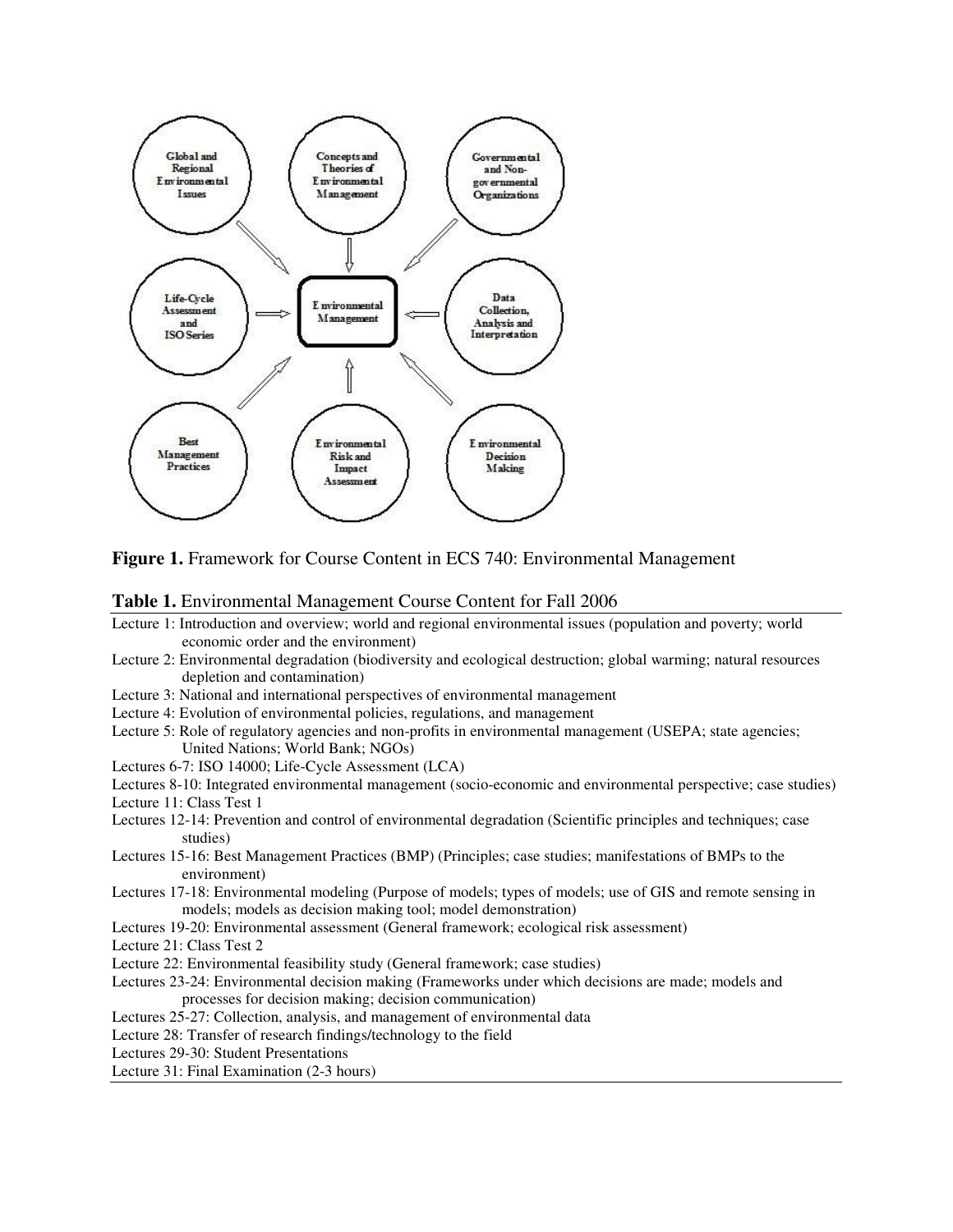# **Table 2.** Course Objectives and Grading Policy

### **Course Objectives:**

- The students will understand current environmental issues of concern
- The students will use tools for analysis of data for environmental management
- The students will have a broad knowledge of integrated environmental management issues and methodologies with a global perspective
- The Students will learn techniques for environmental assessment and feasibility studies
- The will be able to make environmental decisions based on socio-economic and environmental considerations

**Course Grading:** Grades will be based on the following:

| Assignments                                                                                                                           | 30% |  |
|---------------------------------------------------------------------------------------------------------------------------------------|-----|--|
| Class Tests/Quizzes/Exams                                                                                                             | 20% |  |
| Final Examination                                                                                                                     | 10% |  |
| Project(s)                                                                                                                            | 40% |  |
| Grades: A (90 <sup>+</sup> to 100%), B (80 <sup>+</sup> to 90%), C (70 <sup>+</sup> to 80%), D (60 <sup>+</sup> to 70%), F (0 to 60%) |     |  |

resources<sup>14-17</sup> have been extensively used.

Use of guest speakers to fill the knowledge gap of the instructor has proven to be effective. Typical list of guest speakers include faculty from Industrial Engineering, Economics, Political Science, environmental managers from local industries, and representative of nonprofit environmental organizations. Presentation by a guest lecturer also breaks the 'monotony' of the class and brings in news ideas towards problem solving. Guest lecturers are encouraged to be informal in their presentations and allow student participations during and at the end of their presentations. Presentation by guest lecturers and associated handouts served as another resource base for the course.

The present course is interdisciplinary in nature given the fact that students from civil engineering, biology, natural resources management, geology, and other branches of science and engineering work to together on projects and assignments. Each student brings in his/her expertise and fills in the knowledge gap of others. Nine graduate students took this course in 2006 and six students took this course in 2007. In both years students were from six different countries representing different socio-cultural, political, and environmental settings. This diversity provided a unique opportunity for exchange of ideas and making the class discussion more global. This course uses inductive teaching techniques throughout the course. Inductive nature of teaching is more prominent in the project works and assignments. Abstract theories are introduced while assigning a project and homework assignment. Detailed theories are taught or the students are helped to learn them when they discover the need for the theories.

In addition to printed books and papers, computer models were introduced with hands-on demonstration to solve specific field based problems.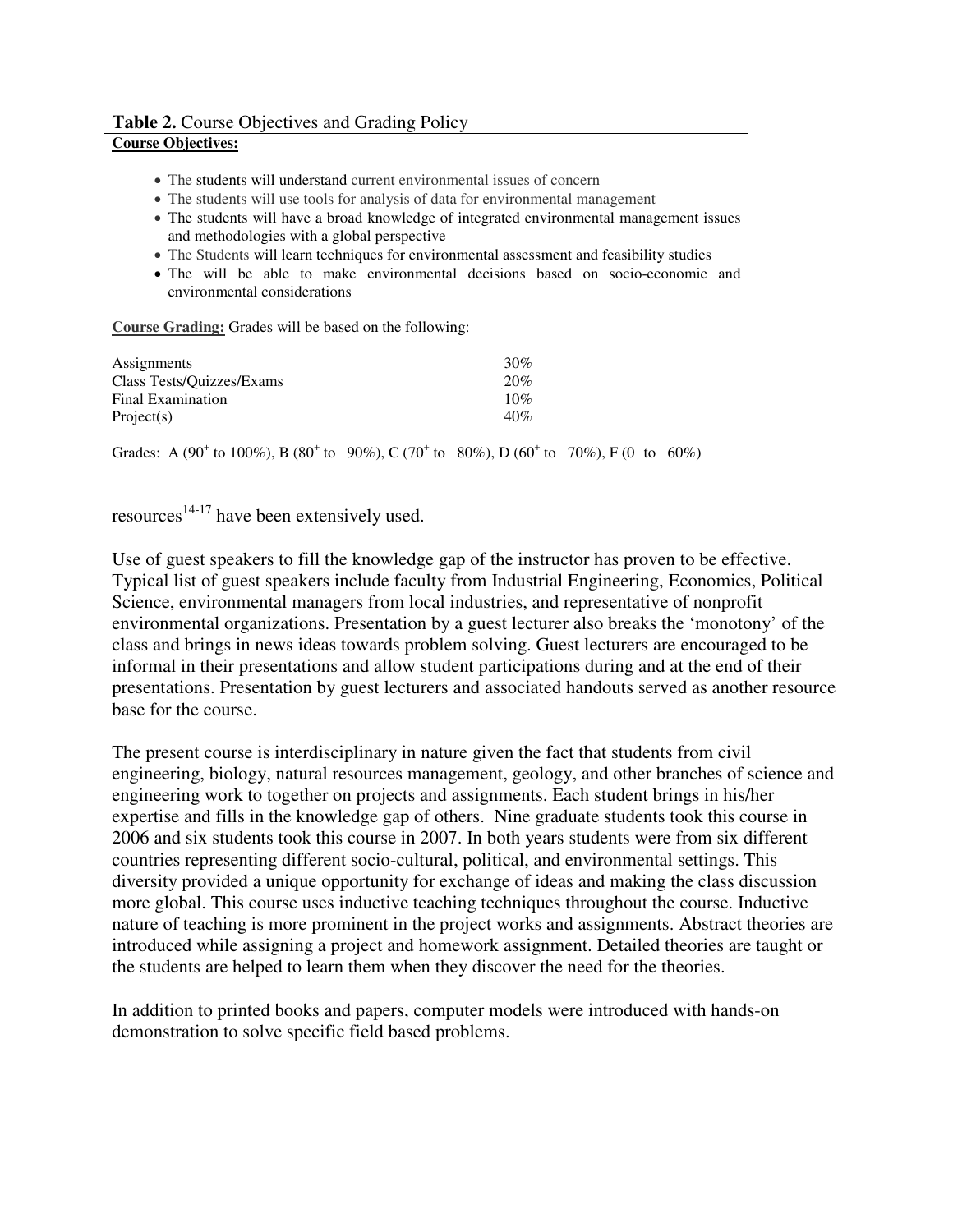### **Course Modification through Student Participation**

The course syllabus and other materials are posted on the course Blackboard at the beginning of the session, and a 'welcome mail' is sent to the participating students. The mail enumerates the course details, objectives, and expectations from the students during the semester. Students are encouraged to suggest modifications to the course contents and delivery methods such that they are better served. One or two students would normally reply back. Also 'revise your course as you go' policy has been tried and found to be partially successful. However, when students are asked again to go through the same process at the end of the semester, they are more forthcoming. Typical student suggestions include inclusion of new topics for discussion, provision for more guest speakers, more extensive project work, and change of emphasis on certain discussion topics and delivery methods. Most students like the inductive teaching technique and interactive nature of the course. Based on student feedbacks the course syllabus from the first year was modified and the new syllabus and delivery methods (Table 3) were found to be more effective. The basic pedagogical structure of the course has been maintained as the same with an emphasis on inductive teaching.

In the first year the class met two times a week for 75-minute sessions. However, it was felt that the discussions are not complete due to the short duration of the class and case studies (projects) did not get adequate attention. The class now meets only once a week for 150 minutes. The first two hours of the class is for topic introduction or invited presentations with a brief 'coffee break'. The last thirty minutes of the class is exclusively devoted to the case study discussion done in a 'round table conference' style. Teleconferences with stakeholders and resource persons in the USA and aboard (India) are held either during class hours or on a specially arranged time. The 150-minute class has so far proved to be more effective and popular among students.

#### **Modeling through Role Playing**

To develop interpersonal skills and teamwork spirit among the students, role playing is made a part of course. Role playing has been proven to be effective in promoting perspective taking<sup>18</sup> and interpersonal skills<sup>19-20</sup>. Teamwork development and team member relationship reinforcement are also catalyzed by role playing $19-20$ . Students are asked to play the roles of the stakeholders from the live environmental management project chosen for study. In 2006 and 2007, Deepor Beel wetland in India was selected for study. Role playing helps student in understanding the complexities and subjectivity involved in environmental decision making and helps them in learning conflict resolution. Students are asked to select their role based on their individual background and liking. Because of limited number of enrollments in the course, each student plays the role of a different stakeholder. However, once the course starts getting more enrollments, each role will have to be played by a group of students. Each role player does enough background work on the role s/he plays and even gets emotionally involved. That helps in simulating the real or near-real field situation. Each student posts his/her views (as a stakeholder) on Blackboard Discussion Board on the issues in hand and how s/he wants them addressed to best serve to stakeholder s/he is representing. Other students (stakeholders) respond to this post indicating how they are going to be affected by what are being proposed. Here they suggest compromises keeping the interests of their own stakeholders in mind. This blackboard discussion is followed by in-class role playing with the instructor as the moderator. Two to three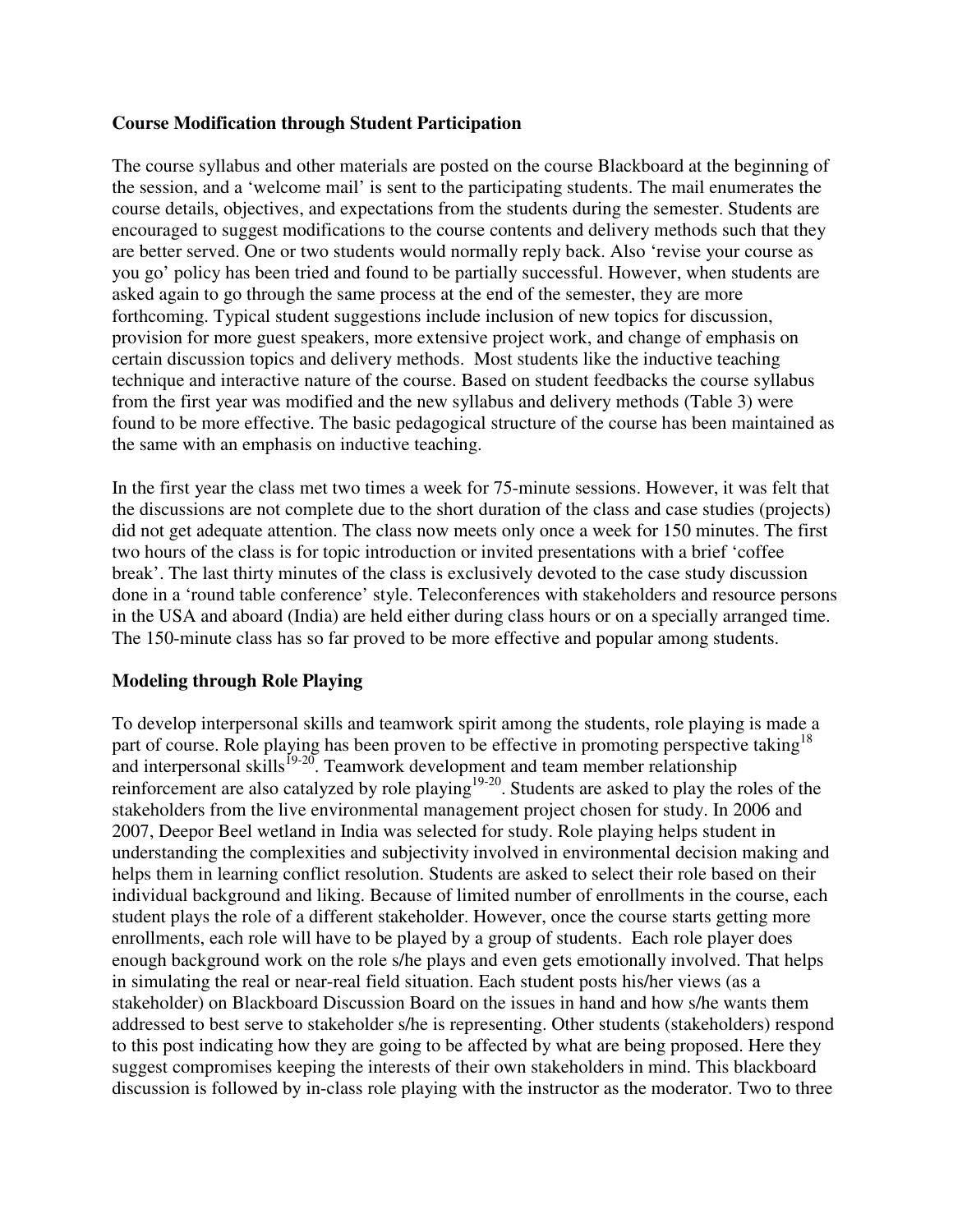role playing sessions are organized to come up with some 'agreed' solutions and identify works that need to done.

#### **Table 3.** Modified Environmental Management Course Content for Fall 2007

- Lecture 1: Introduction to Environmental Management; National and international perspectives of environmental management; world and regional environmental issues (population and poverty; world economic order, and the environment)
- Lecture 2: Environmental degradation (biodiversity and ecological destruction; global warming; natural resources depletion and contamination); Role of regulatory agencies and non-profits in environmental management (USEPA; state agencies; United Nations; World Bank; NGOs); Prevention and control of environmental degradation (Scientific principles and techniques; case studies); Evolution of environmental policies, regulations, and management
- Lecture 3: Life-Cycle Assessment (LCA)
- Lecture 4: ISO 14000 Series; ISO 9000 Series (Guest Lecturer); LCA (continued); Test 1
- Lecture 5: Economic values of biodiversity and scenery (Guest Lecturer); Possible LCA Projects (Guest Lecturer)
- Lecture 6: Integrated environmental management (socio-economic and environmental perspective; case studies); Best Management Practices (Principles; case studies; manifestations of BMPs to the environment)
- Lecture 7: Environmental Management at an industry **(**Guest Lecturer)**;** Test 2
- Lecture 8: Environmental assessment (General framework; ecological risk assessment)
- Lecture 9: Environmental assessment (continued). Modeling Ecosystem Services Using the Mallard Model (Guest Lecturer)
- Lecture 10: Environmental modeling (Purpose of models; types of models; use of GIS and remote sensing in models; models as decision making tool; model demonstration) (Guest Lecturers)
- Lecture 11: Governing the International Commons with special focus on biodiversity, whaling, Antarctica and toxic trade (Guest Lecturer); Environmental feasibility study (General framework; case studies); Test 3
- Lecture 12: Concept of reliability for management applications (Guest Lecturer)
- Lecture 13: Environmental decision making (Frameworks under which decisions are made; models and processes for decision making; decision communication)
- Lecture 14: Collection, analysis, and management of environmental data. Transfer of research findings/technology to the field
- Lecture 15: Class Presentation; Final Examination

## **Concepts Applied to Case Studies**

Two projects are taken up during the semester and the learning process centers around these projects. Typically students work on an environmental management (EM) project and a life cycle assessment (LCA) project. Projects on EM and LCA are felt important keeping in view their relevance in project evaluation and management<sup>21</sup>. Concepts learnt in the class or through reading are applied to the cases in hand. For example, the concepts of environmental impact assessment, risk assessment and decision making are applied to address the EM problem. Lifecycle impact and decision making tools are used in the LCA project. Again, the concept of LCA is applied in the EM project. Computer software available for LCA is used. The EM project is typically a 'live' project and students work on this project as 'consultants'. The EM project involves networking with stakeholders, data collection and analysis, environmental risk and impact assessment, and preparation of a 'comprehensive' management plan.

In the last two years students worked on Deepor Beel wetland in India as their EM project. LCA was performed on corn ethanol fuel production with specific reference to North Dakota and on paper disposer and hot air hand dryer used in the NDSU restrooms. The two projects are so selected that one addresses a problem at home (North Dakota) and other has a global appeal. The course website ([www.ndsu.edu/ndsuem](http://www.ndsu.edu/ndsuem)) is specifically maintained such that actual stakeholders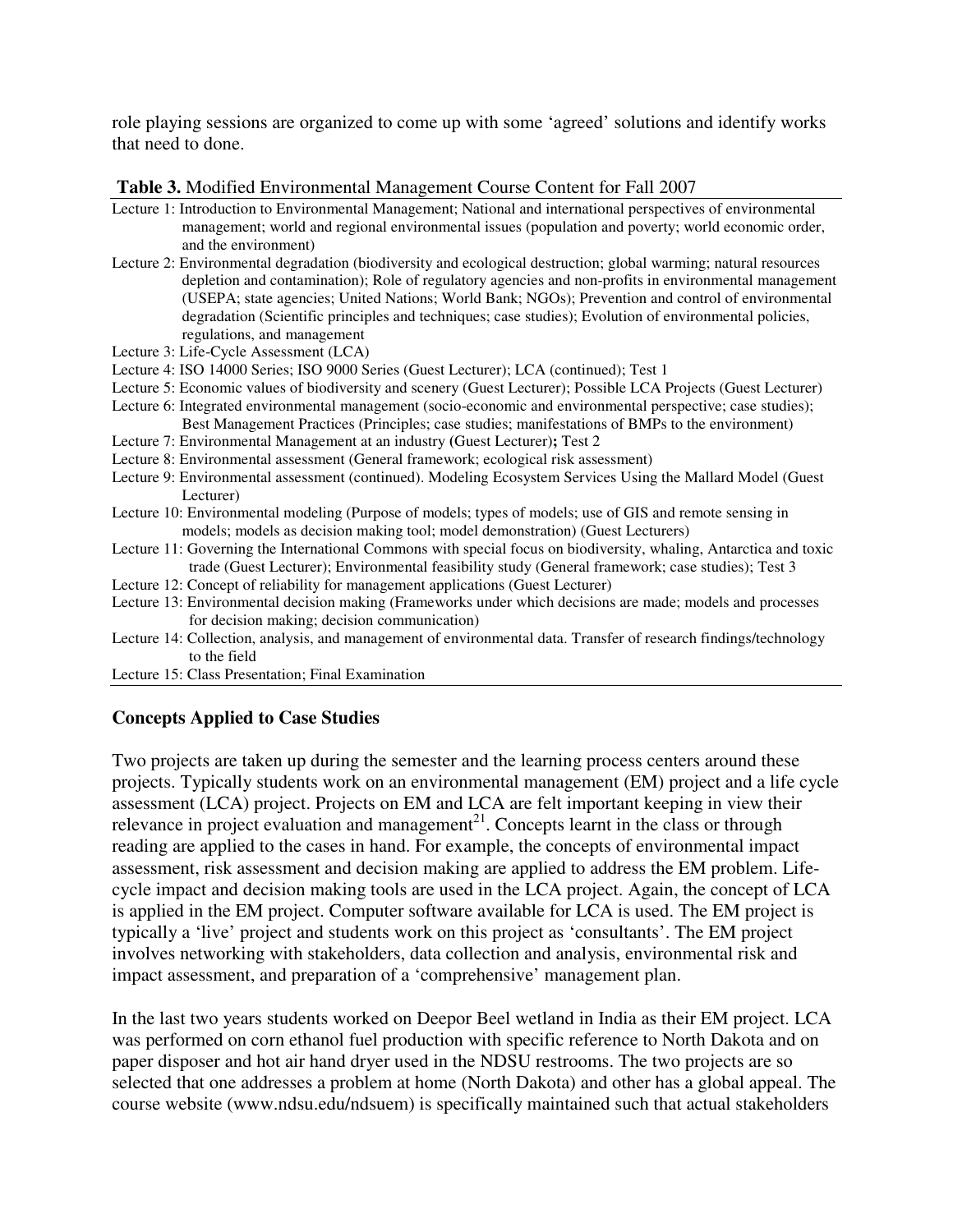can look at the analysis and solutions being suggested. In all the case studies, students interact with the actual stakeholders through personal visits, e-mails, phone calls and teleconferences. Such communication techniques help in developing their public relation and interpersonal communication skills much needed for an environmental manager.

#### **Assignments, Tests, and Hands-on Model Demonstrations**

Five to seven homework assignments and three to four tests are planned during a semester. Student inputs are being used to decide on the nature of assignments and tests. Assignments are designed to help the students learn additional topics not extensively covered in the class and to develop the ability for critical analysis and problem solving. In-class tests were done away with after the first year based on student feedback and instructor's own evaluation. It was felt that the class time spend on in-class tests can be better utilized for course discussion. Presently all tests are take-home and more extensive than the conventional in-class ones. The questions in such a take-home test are both closed ended quantitative and open ended qualitative ones. Similar 'no in-class test' technique has been used by other and reported positive results<sup>22</sup>. The students were encouraged to submit all completed tests and assignments electronically to show their commitment towards a better environment. Some of the assignments and test questions challenge students to use various conventional computer tools (e.g., Excel spreadsheet) beyond the convention. It is felt that there is a very thin boundary, if any, between the type and nature of homework assignments and take-home tests.

Keeping in view the objective of creating environmental managers with a comprehensive knowledge about various decision making tools available, various commuter models are introduced in the class. The hands-on-demonstrations for computer models are held in Civil Engineering computer room. The password protected computers in this room are only open to Civil Engineering students. To accommodate students from other branches of engineering and science, temporary passwords are created for the students for the semester. One desktop computer is normally available for each student during class hours and they are provided with access to the computer cluster at any other time throughout the semester. MODFLOW<sup>23</sup>,  $\overline{\text{OUAL2K}^{24}}$ , SWMM<sup>25</sup>, GaBi<sup>26</sup> and Mallard<sup>27</sup> models are introduced and students work on small assignments to have a feel on the usability of the models for decision making. Students are also introduced to some commercial versions of the models and how they are used by the industry and consulting firms. Visual MODFLOW (11-user license) has been installed in the computers for student use. Students normally use the free trial version of GaBi 4.0 even though a licensed full version is available with the instructor.

## **Diversity Used to Advantage**

The class derived advantage of having students from different academic backgrounds and they being from different countries. In 2006, all students but four were from different countries. The four students from the United States also had different backgrounds in terms of their education and work experience. The group also contained three women. In 2007, all the students were from different countries and there were two women. The cultural, academic, and gender diversities among the students and views generated because of that helped in understanding the complexities involved in managing environmental issues and how to bring consensus. The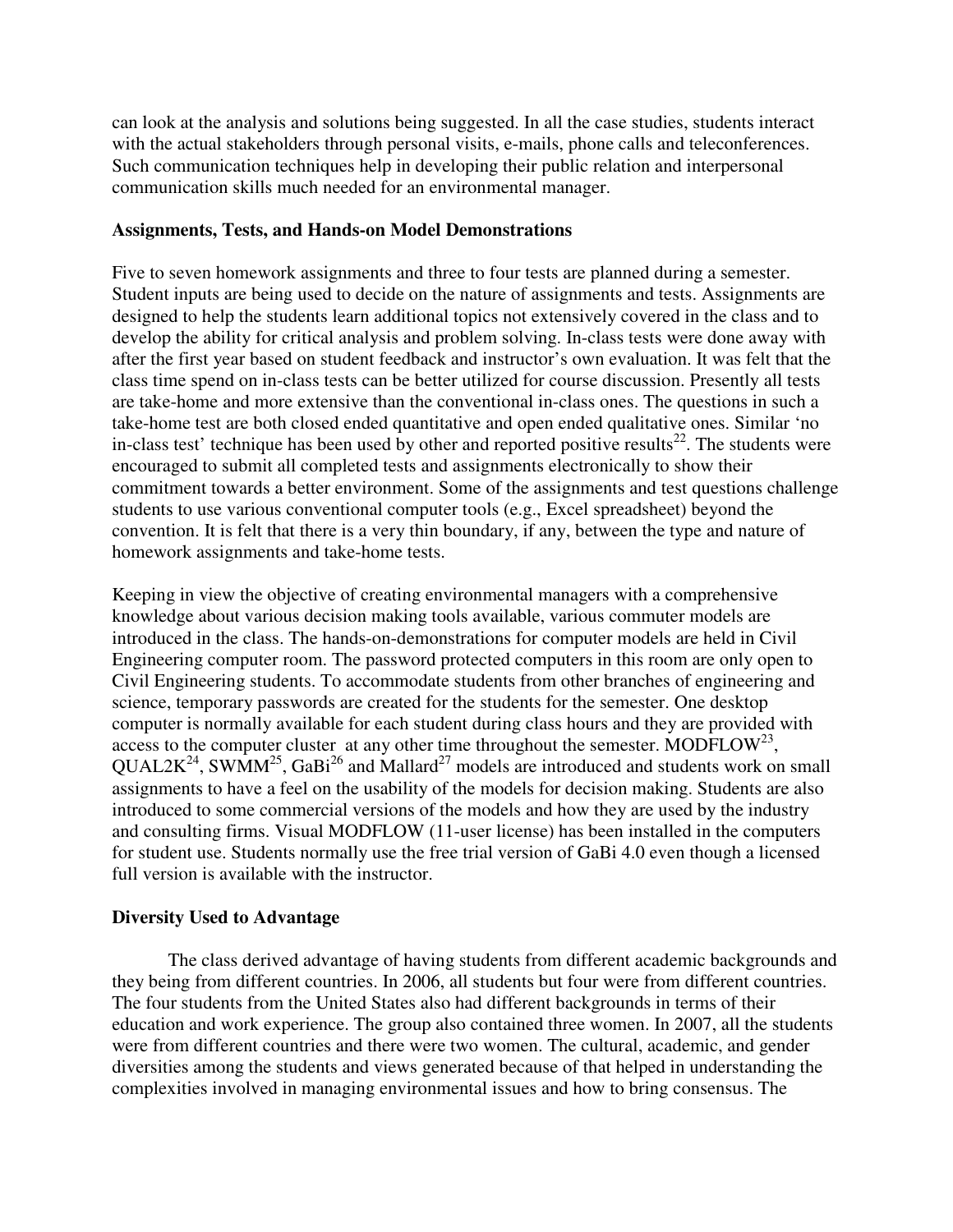apparent disadvantage of an academically diversified student population has been used as an advantage through the introduction of inductive project based teaching. The students introduced a real global perspective through interaction amongst themselves. The culturally diverse student population and their efforts to relate the course to the global context make the class discussions lively and educative.

#### **Course Assessment and Student Feedback**

NDSU has an anonymous course assessment process in place. The evaluation form has a scanable part where students rate various aspects of the course from poor to very good. The form also has a provision for students to provide written evaluation. ECS 740 has been offered only two times and it is too early to compare and evaluate the data generated from student assessment. To get real time feedbacks from students, a discussion forum is kept open on the course blackboard allowing students assessment the course anonymously as it progresses. The instructor reviews these comments on a regular basis and makes adjustments and modifications to the course and delivery techniques as needed. Having a say in the way they are being taught, students realize that they are playing important roles in the course. They feel happy being able to voice their opinion, which may be unpleasant to instructor at times, and seeing the instructor taking them seriously. The instructor of this course feels that maintaining such a feedback forum positively impacts the instructor's course delivery and students' learning processes.

#### **Summary and Conclusions**

Inductive teaching technique has been tried in the course and found to be effective. Past students' active interactions with the course instructor and participation in class in the next semester on selected events are indicators of positive influence of the course on students. The course, however, needs a number of improvements to make it more effective and to attract more student enrollment. It should, however, be noted that the authors have not done any specific quantitative survey among the students to evaluate the effectiveness of this course. Preparation for such a survey is underway.

ECS 740 is presently offered as a core course in Environmental Conservation Sciences program and as an undergraduate technical elective in Civil Engineering. The course, however, is open to all graduate students at NDSU. The course instructor sends out e-mail to all faculty members and graduate students informing about the course. Despite these efforts the student number has so far remained small. Co-listing of the course in other programs should help in increasing enrollment. Despite co-listing the course as a civil engineering technical elective no undergraduate student has so far opted for this course. This may because of lack of design credits with this three credit course. Civil engineering undergraduate juniors and seniors typically look for 0.5 to 1.5 design credits to fulfill their 6.0 design credit requirement. Modifying the course syllabus to incorporate some design credits should bring in engineering undergraduate students. However, a global change in the syllabus for civil engineering students may dissuade other students to take the course. Keeping this in view some changes can be made to the LCA project or offering more than one LCA projects to incorporate some design credits.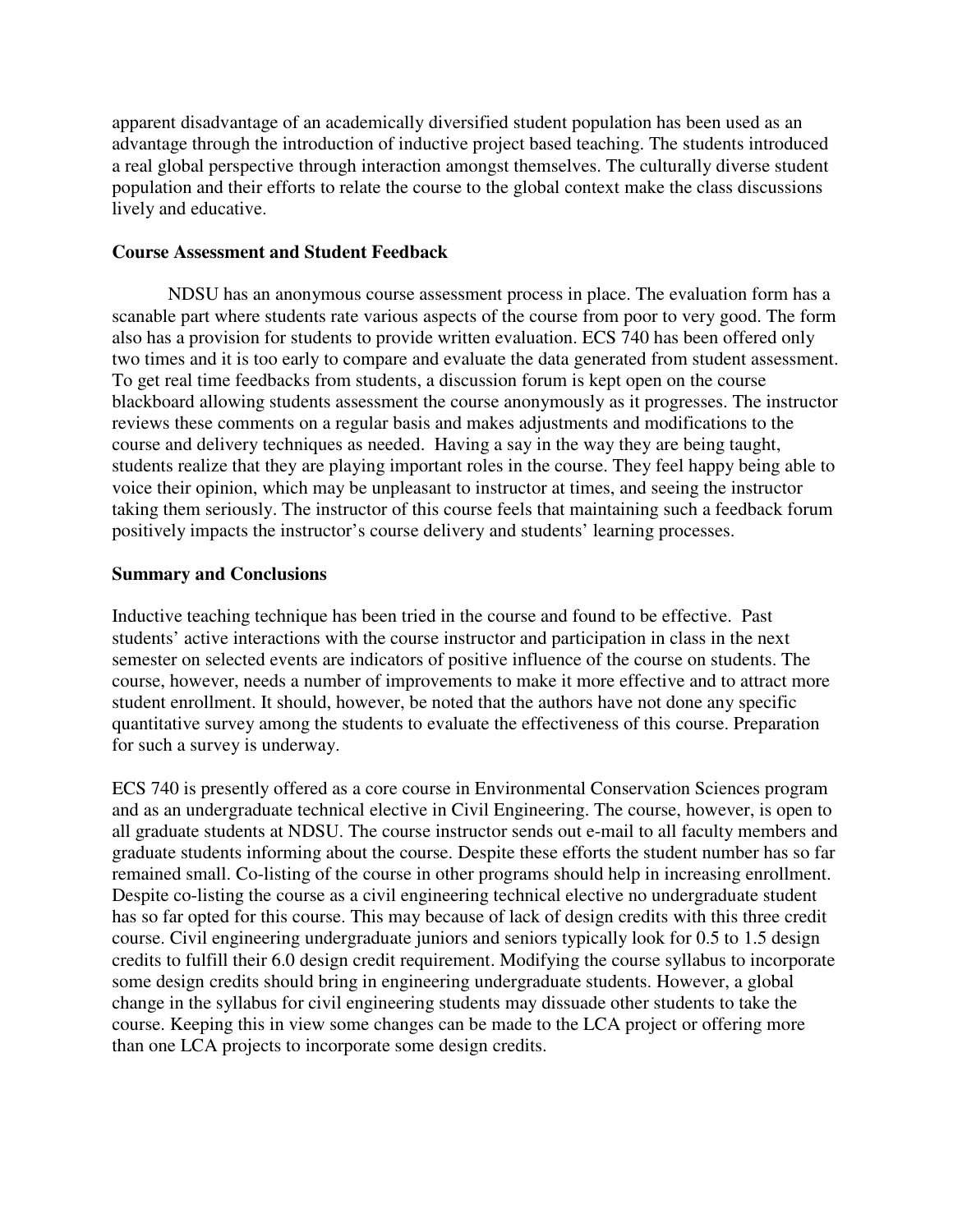The present course website needs further improvement to make it a better educational tool not only for the students taking the course but for others interested in environmental management. Links to various environment management tools need to be provided.

Case studies from across the world are planned for the course. The Deepor Beel wetland case was taken up in the first two years because of involvement and familiarity of the instructor with the wetland. The instructor is presently working with a Boulder (Colorado) based nonprofit, Global Response, to identify and lay groundwork for an environmental management project for Fall of 2009. The involvement of a nonprofit is expected to bring in a new perspective to the learning process.

Based on student feedback more invited lectures are felt necessary. The geographic location of NDSU come in way of getting speakers physically on campus but available new technologies should make it possible to have speakers from across the world. The instructor plans to bring in more speakers into the classroom through the use of interactive video network, podcasting, streaming video and teleconference.

#### **Bibliography**

- 1. Woodruff, P.H. Educating engineers to create a sustainable future, *Journal of Environmental Engineering*, April, 2006, pp434-444.
- 2. [http://www.ndsu.edu/ecs/,](http://www.ndsu.edu/ecs/) browsed 01/2008.
- 3. Buchholz, R., A. Marcus, A., Post, J. *Managing Environmental Issues A Casebook*, Prentice Hall, 1992.
- 4. Masters, G. *Introduction to Environmental Engineering and Science*, Prentice Hall, 1997.
- 5. Bhat, V.N. *Total Quality Environmental Management: An ISO 14000 Approach*, Quorum Books, 1998.
- 6. Graedel, T.E. *Streamlined Life-Cycle Assessment*, Prentice Hall, 1998.
- 7. Barrow, C.J. Environmental Management: Principles and Practice, Routledge, New York, 1999.
- 8. Crognale, G. (ed). *Environmental Management Strategies: The 21st Century Perspective*, Prentice Hall, 1999.
- 9. Boss, M. J., Day, D.W. (eds). *Biological Risk Engineering Handbook: Infection Control and Decontamination*, Lewis Publishers, 2003.
- 10. US EPA. *Solders in Electronics: A Life-Cycle Assessment*, EPA 744-R-05-001, 2005.
- 11. US EPA. *Integrated Environmental Management: Implementation Guide*, EPA 744-R-00-011, 2000.
- 12. US EPA. *Integrated Environmental Management Systems: Company Manual Template for Small Business*, EPA 744-R-00-012, 2000.
- 13. US EPA. *Guidance Manual for Developing Best Management Practices (BMP)*, EPA833-B-93-004, 1993.
- 14. [http://www.epa.gov/nrmrl/std/sab/traci/,](http://www.epa.gov/nrmrl/std/sab/traci/) browsed 12/2007.
- 15. <http://cfpub.epa.gov/ncea/iris/index.cfm>, browsed 12/2007.
- 16. [http://www.epa.gov/dfe/,](http://www.epa.gov/dfe/) browsed 12/2007.
- 17. [http://www.epa.gov/nrmrl/lcaccess/,](http://www.epa.gov/nrmrl/lcaccess/) browsed 12/2007.
- 18. Steinert, Y. Twelve tips for using role-playing in clinical teaching, *Medical Teacher*, 15, 1993, pp283-291.
- 19. Seat, E., Lord, S.M. Enabling effective engineering teams: A program for teaching interaction skills, *Journal of Engineering Education*, Oct, 1999, pp385-390.
- 20. Kedrowicz, A., Nelson, B. Dramatizing Engineering Education: The Performance of Teamwork, *ASEE Conference Proceedings*, 2007, AC 2007-1241.
- 21. McConville, J.R., Mihelcic, J.R. Adapting life-cycle assessment tools to evaluate project sustainability in international water and sanitation development work, *Environmental Engineering Science*, 24, 2007, pp937-948.